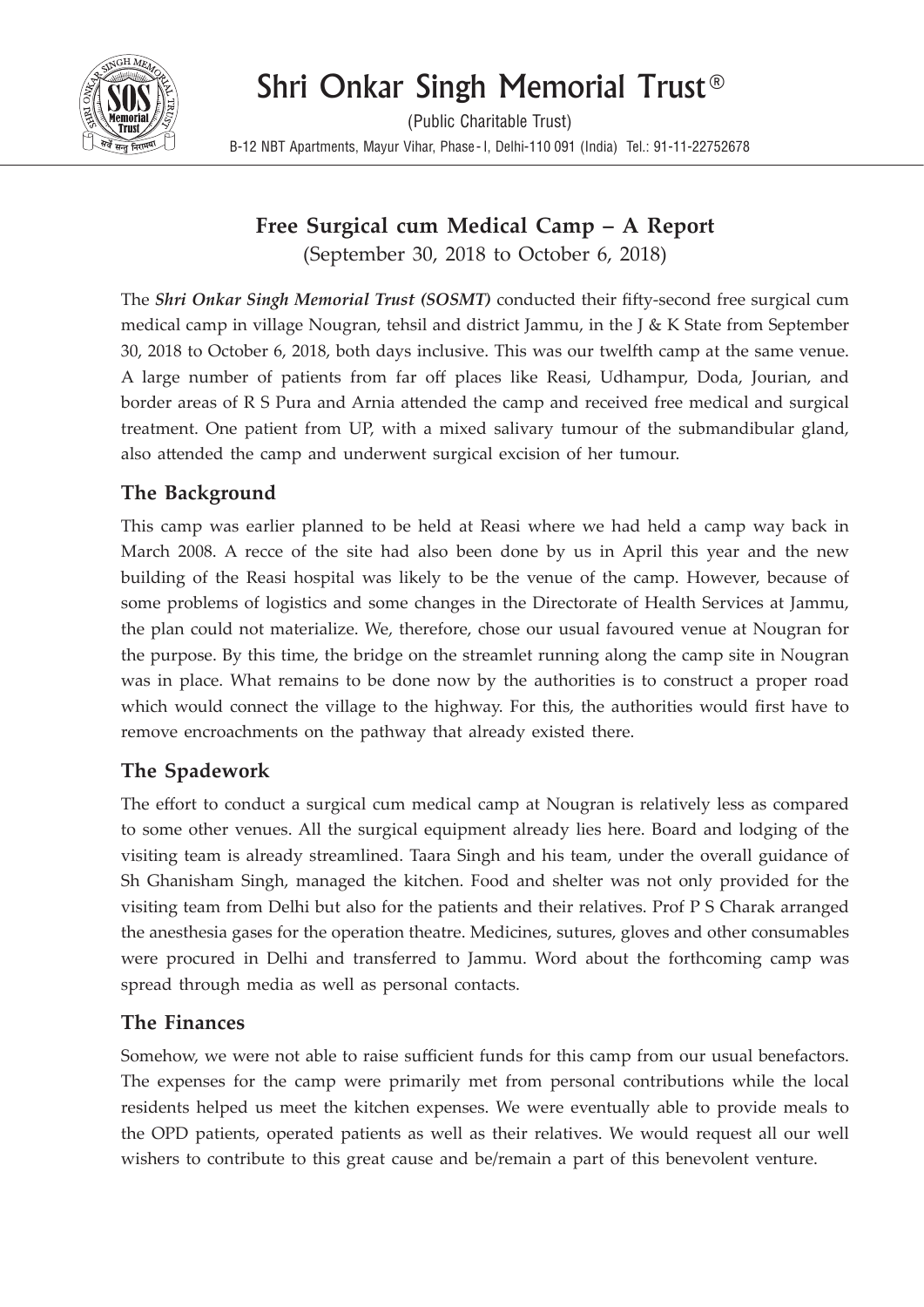#### **Arrival at Nougran : Setting up the Camp**

The medical team consisting of doctors, nurses, paramedical personnel and volunteers reached the Jammu railway station on the morning of September 30, 2018 and were transported to Nougran by our newly procured ambulance and personal cars of volunteers. At Nougran, soon after settling down and having breakfast, the OPD work was started. A crowd of patients was already waiting there for us. Operative work had to start from next day, i.e., Monday. So patients were selected and shortlisted for surgery. The operation theatre was got ready in the usual manner. Vicky from Bishnah provided us intravenous fluids as usual while Prof P S Charak arranged the anesthesia gases.

#### **Camp Activities**

A total of 775 patients were examined and treated in our OPD. Of these, 56 underwent major and minor operative procedures. As usual, patients travelled long distances to reach the camp. We are satisfied that people come to our camp from remote districts of the Jammu province. One patient came to us from Uttar Pradesh. She had come to know of this camp through one of her relatives. She had been suffering from a rather disfiguring submandibular gland tumour for some four years but could not afford her treatment in a private hospital. She had her surgery in our camp. Dr Devinder Kumar, erstwhile professor of colo-rectal surgery in London, came all the way from UK to attend and participate in the camp. Dr S B Taneja, Dr Lalita Sharma and Dr Hira Lal managed the OPD. One Dr Jasbir Kour, a gynecologist running her own hospital in Jammu, was kind to join us and help us with gynecological patients in the OPD as well as the operation theatre. She has promised to join us in this mission in future too. This time, we did not have our usual OR nurses with us. The team consisting of Munish, Mukesh, Kishan and Mohit did a great job and we did not feel any want of the trained OR nurses. As usual, gall stones surgeries outnumbered the others.

The overall statistics of the camp are as follows:

| 1. | Total outdoor attendance                                                                                           | 775 |
|----|--------------------------------------------------------------------------------------------------------------------|-----|
| 2. | Total indoor admissions                                                                                            | 36  |
| 3. | Total number of surgical procedures                                                                                | 56  |
|    | Major surgical procedures<br>$\bullet$<br>(necessitating general or spinal anaesthesia)                            | 34  |
|    | • Minor surgical procedures<br>(requiring local/regional anaesthesia; including<br>sebaceous cysts, lipomas, etc.) | 22  |
| 4. | Major surgical procedures: A breakup (34 cases)                                                                    |     |
|    | Abdominal<br>$\bullet$<br>(Cholecystectomy 17)                                                                     | 17  |
|    | Mixed Salivary (Sub-mandibular gland) Tumour<br>$\bullet$                                                          |     |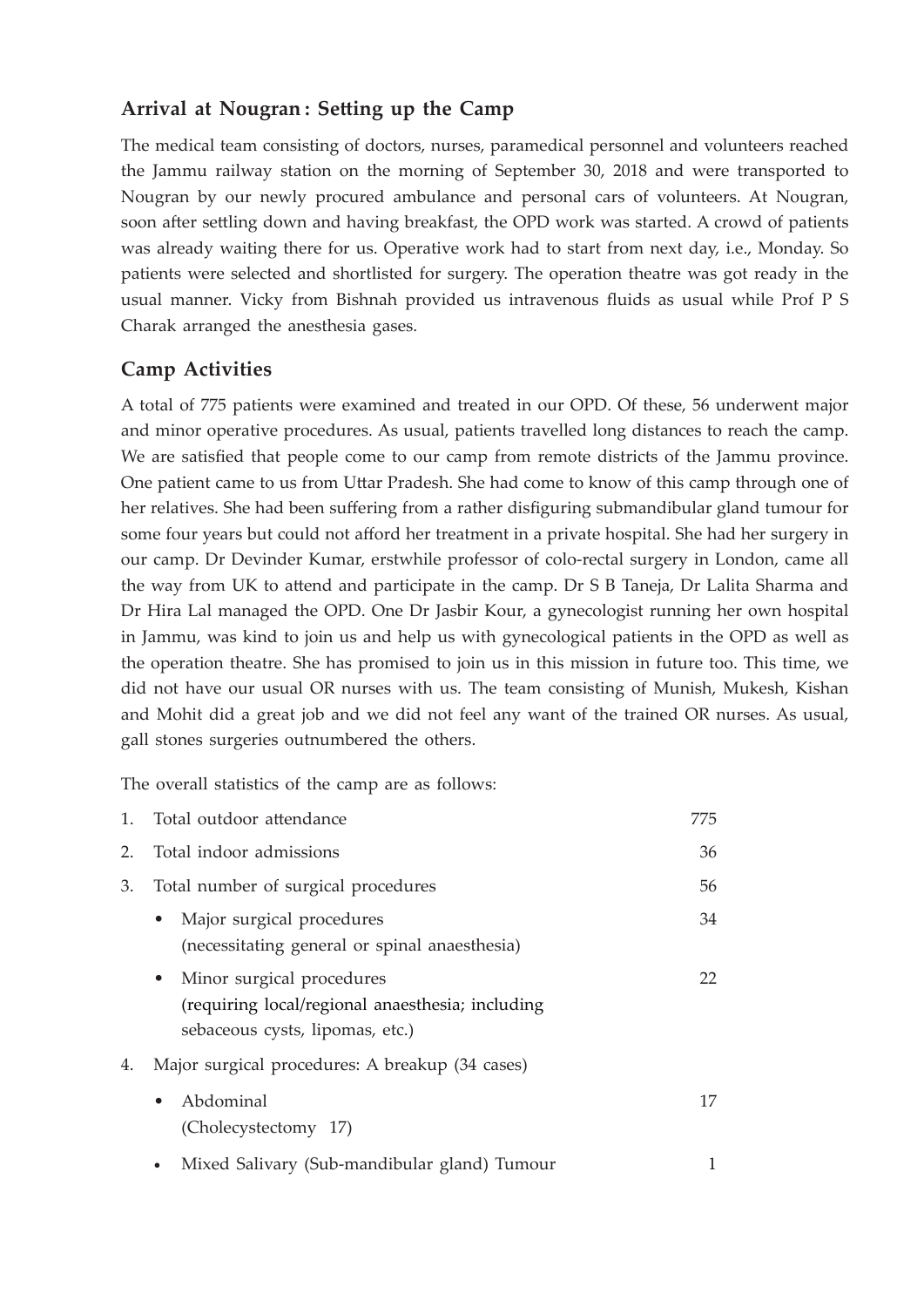| Genito-urinary<br>$\bullet$<br>(Pyelolithotomy 1; cystolithotomy 1)                                        | 4             |
|------------------------------------------------------------------------------------------------------------|---------------|
| Gynecological<br>$\bullet$<br>(Vaginal hysterectomy, prolapse repair 1;<br>Abdominal hysterectomy 1)       |               |
| <b>Breast</b>                                                                                              | $\mathcal{D}$ |
| Hernias<br>٠<br>(Inguinal 3, including one with undescended testis;<br>ventral/incisional 2; congenital 1) | 6             |
| Pilonidal sinus                                                                                            |               |

#### **Return to Delhi**

The team left Jammu by the Jammu Rajdhani train on the evening of October 6, 2018 to reach Delhi early in the morning of October 7, 2018.

#### **Future Plans**

Our next, fifty-third, camp is again planned to be held at Nougran. The dates are November 18 to 24, 2018, both days inclusive.

Britz

October 15, 2018 **S K Mehta**  *Chairman, SOS Memorial Trust*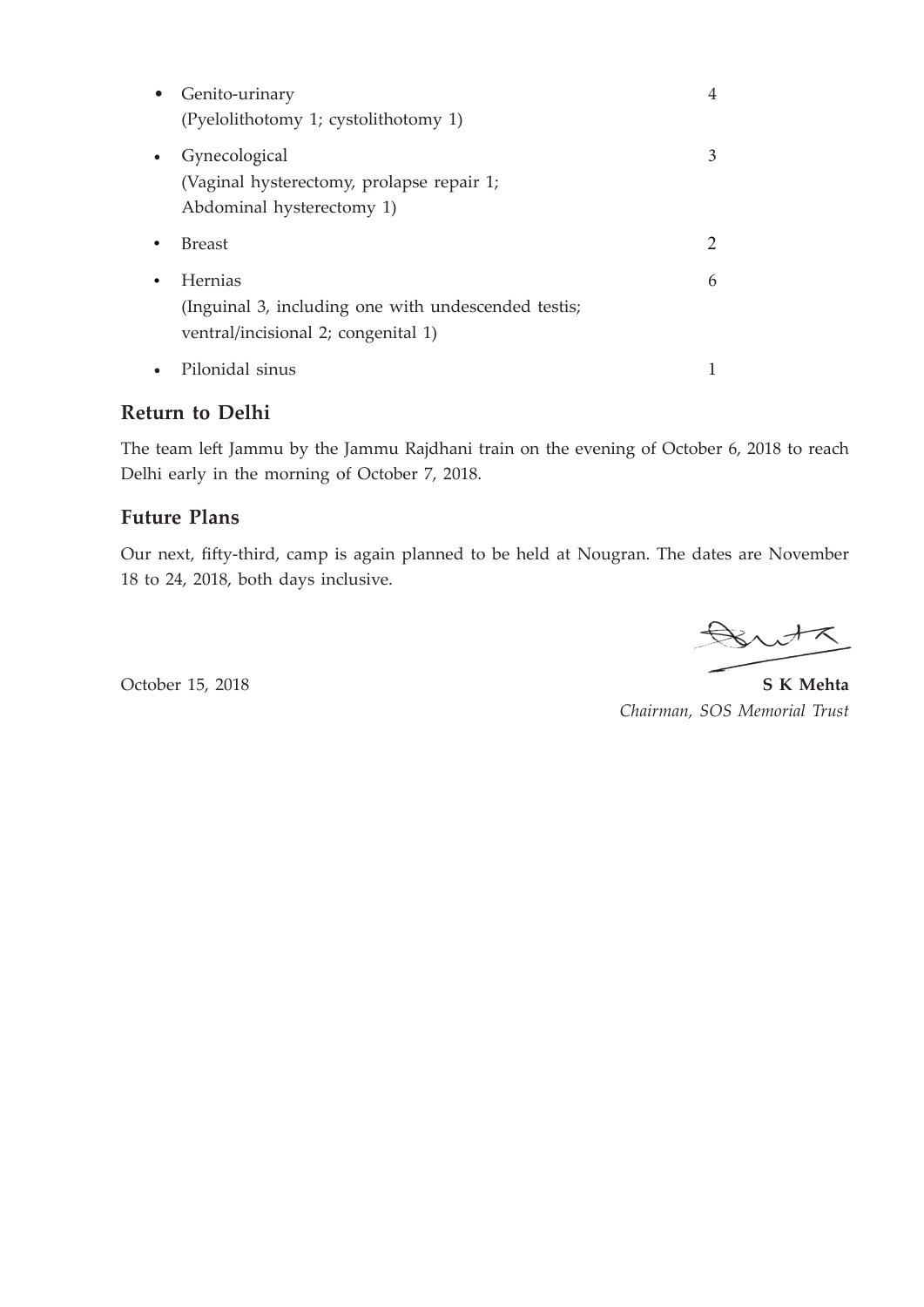

# Shri Onkar Singh Memorial Trust®

(Public Charitable Trust) B-12 NBT Apartments, Mayur Vihar, Phase- I, Delhi-110 091 (India) Tel.: 91-11-22752678

# *So far...*

Here is a summary of the services rendered by the *Shri Onkar Singh Memorial Trust*  through the holding of free surgical cum medical camps starting from the year 2000.

| Venue-Duration                                                                         | <b>OPD</b>        | Indoor            | <b>Operations</b> |                |              |
|----------------------------------------------------------------------------------------|-------------------|-------------------|-------------------|----------------|--------------|
|                                                                                        | <b>Attendance</b> | <b>Admissions</b> | Major             | Minor          | <b>Total</b> |
| First 42 camps<br>Between October 2000<br>and April 2015                               | 58,040            | 1676              | 1455              | 963            | 2418         |
| 43. Basohli (Distt. Kathua, J & K State)<br>October 25, 2015 - October 31, 2015        | 972               | 23                | 23                | 15             | 38           |
| 44. Nougran (Distt. Jammu, J & K State)<br>November 29, 2015 - December 5, 2015        | 830               | 37                | 37                | 38             | 75           |
| 45. Phagwara (Distt. Kapurthala, Punjab)<br>March 27, 2016 - April 3, 2016             | 2033              | 37                | 37                | 16             | 53           |
| 46. Nougran (Distt. Jammu, J & K State)<br>October 16, 2016 to October 22, 2016        | 2033              | 37                | 36                | 24             | 60           |
| 47. Kundli (Distt.Sonepat, Haryana)<br>November 20, 2016 to November 26, 2016          | 796               | 21                | 21                | $\overline{4}$ | 25           |
| 48. Nougran (Distt. Jammu, J & K State)<br>March 12, 2017 to March 18, 2017            | 1186              | 48                | 48                | 39             | 87           |
| 49. R S Pura/Nougran<br>(Distt. Jammu, J & K State)<br>April 9, 2017 to April 15, 2017 | 1186              | 52                | 39                | 9              | 48           |
| 50. Nougran (Distt. Jammu, J & K State)<br>Novemberr 4, 2017 to November 11, 2017      | 963               | 52                | 52                | 22             | 74           |
| 51. Nougran (Distt. Jammu, J & K State)<br>April 1, 2018 to April 7, 2018              | 1205              | 42                | 41                | 42             | 83           |
| 52. Nougran (Distt. Jammu, J & K State)<br>September 30, 2018 to October 6, 2018       | 775               | 36                | 34                | 22             | 56           |
| <b>Total</b>                                                                           | 67,915            | 2,061             | 1,823             | 1,194          | 3,017        |